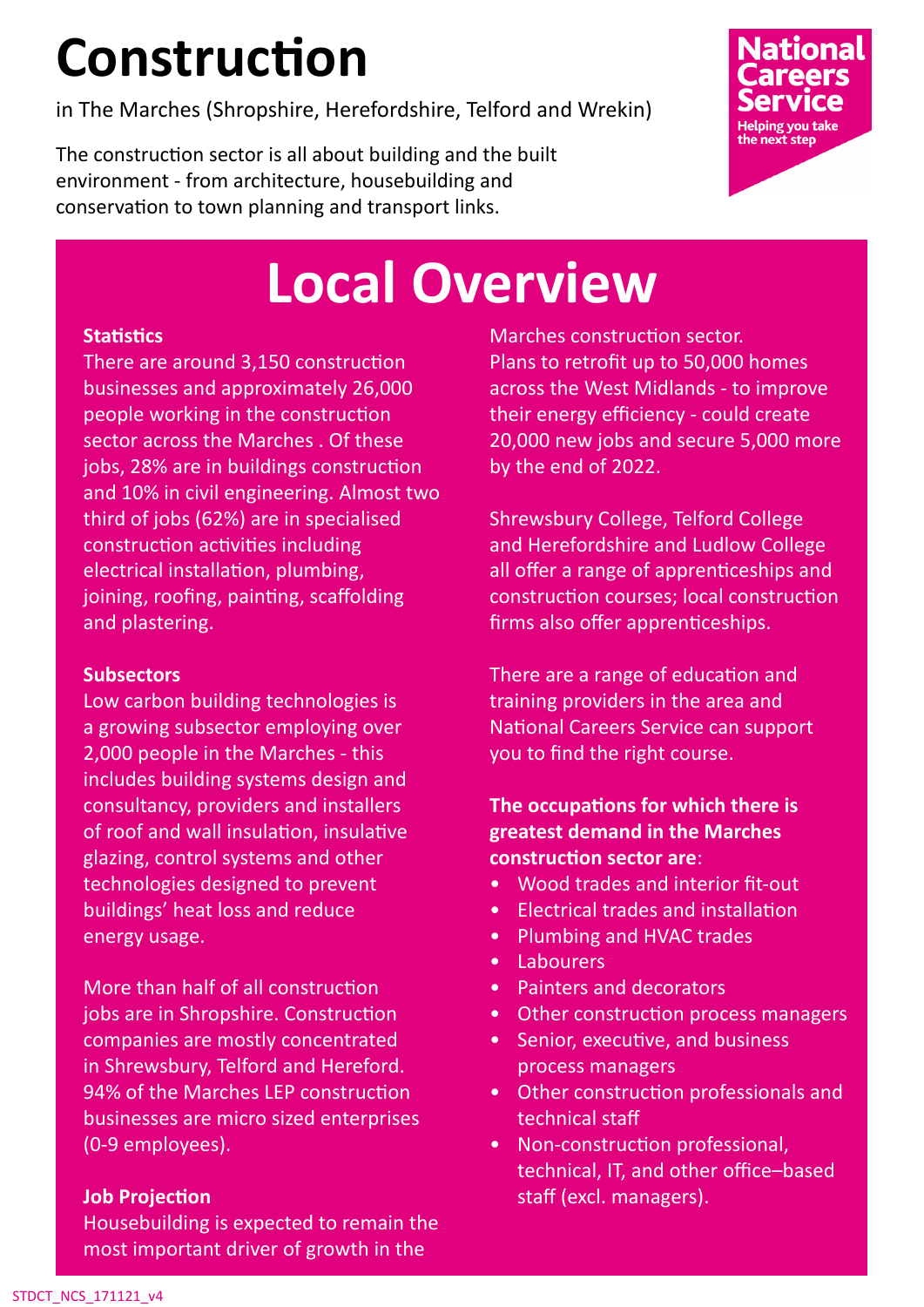## **Future trends**

Technological advances mean that workers need to continuously update their skills. Future growth areas include:

low carbon and sustainable construction; advanced construction materials; 3D printing; building information modelling technologies (BIM); off-site manufacturing; drone technology; lidar; big data; Artificial Intelligence; productivity/planning apps.

Building new energy efficient buildings is essential for achieving UK climate change targets.

By 2028, 59,000 plumbers and HVAC workers could be required in the UK, mostly in the installation of heat pumps, as well as 27,000 building envelope specialists including insulation installers and over 86,000 project managers including specific roles like Retrofit Coordinator.

# **Local employers**

- 1. AHR Architects
- 9. Harper Group
- 2. ARH Group 10.McPhillips
- 3. Balfour Beatty 11.Pave Aways
- 4. Central Roofing and Building Services
- 5. Darwin Group
- 6. Dodd Group
- 7. Elements Europe
- 12.Shropshire Homes
- 13.Taylor Lane Timber Frame
- 14.Thomas Panels
- 15.Wrekin Housing Group
- 8. Freyssinet 16.WSP

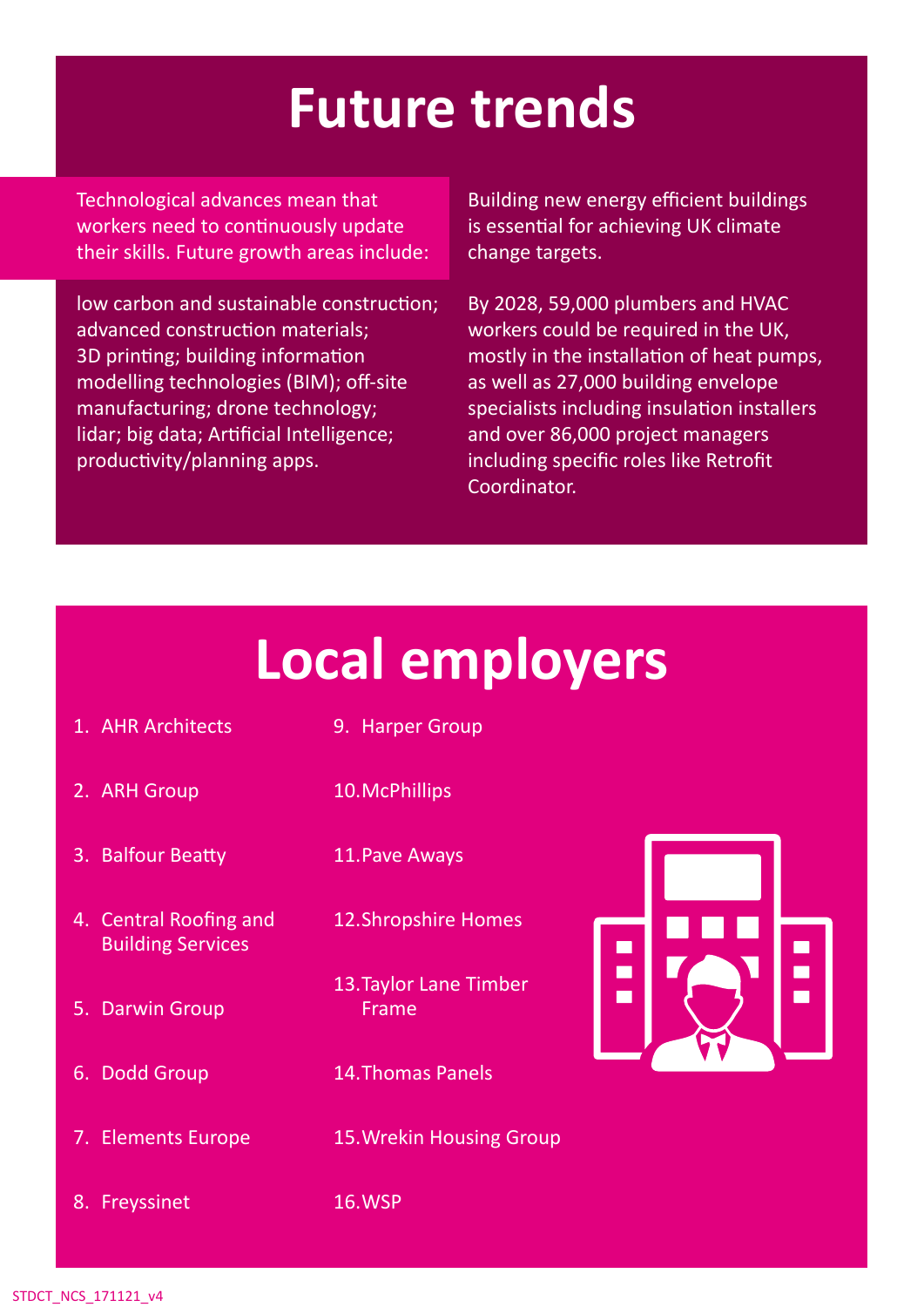## **Job roles**

#### 3D modeller

architect

bricklayer

building services engineer

CAD operative

carpenter/joiner

carpet fitter

cavity wall insulation technician

ceiling fixer

civil engineer

civil/structural engineering technician



construction manager

construction plant operator

crane operator

damp-proofer

demolition operative

drone operator

groundworker

heating and ventilation engineer

labourer

painter and decorator

plasterer

"" "



plumber

quantity surveyor

road surfacing manager

roofer

scaffolder

site manager

stonemason

structural engineer

surveyor

sustainability specialist

thermal modeller

wall and floor tiler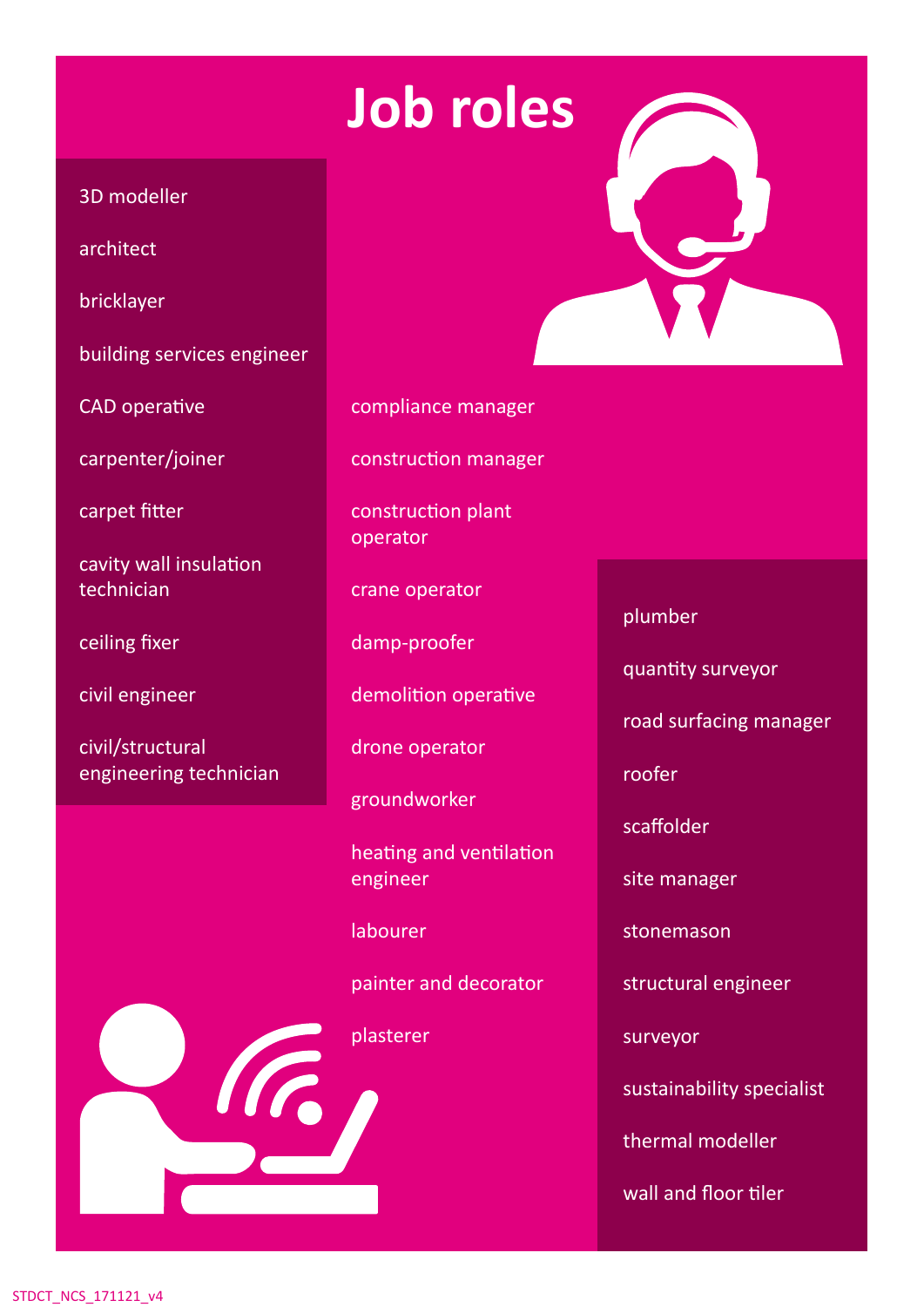# **Skills and qualities**

In construction, employers are particularly looking for: